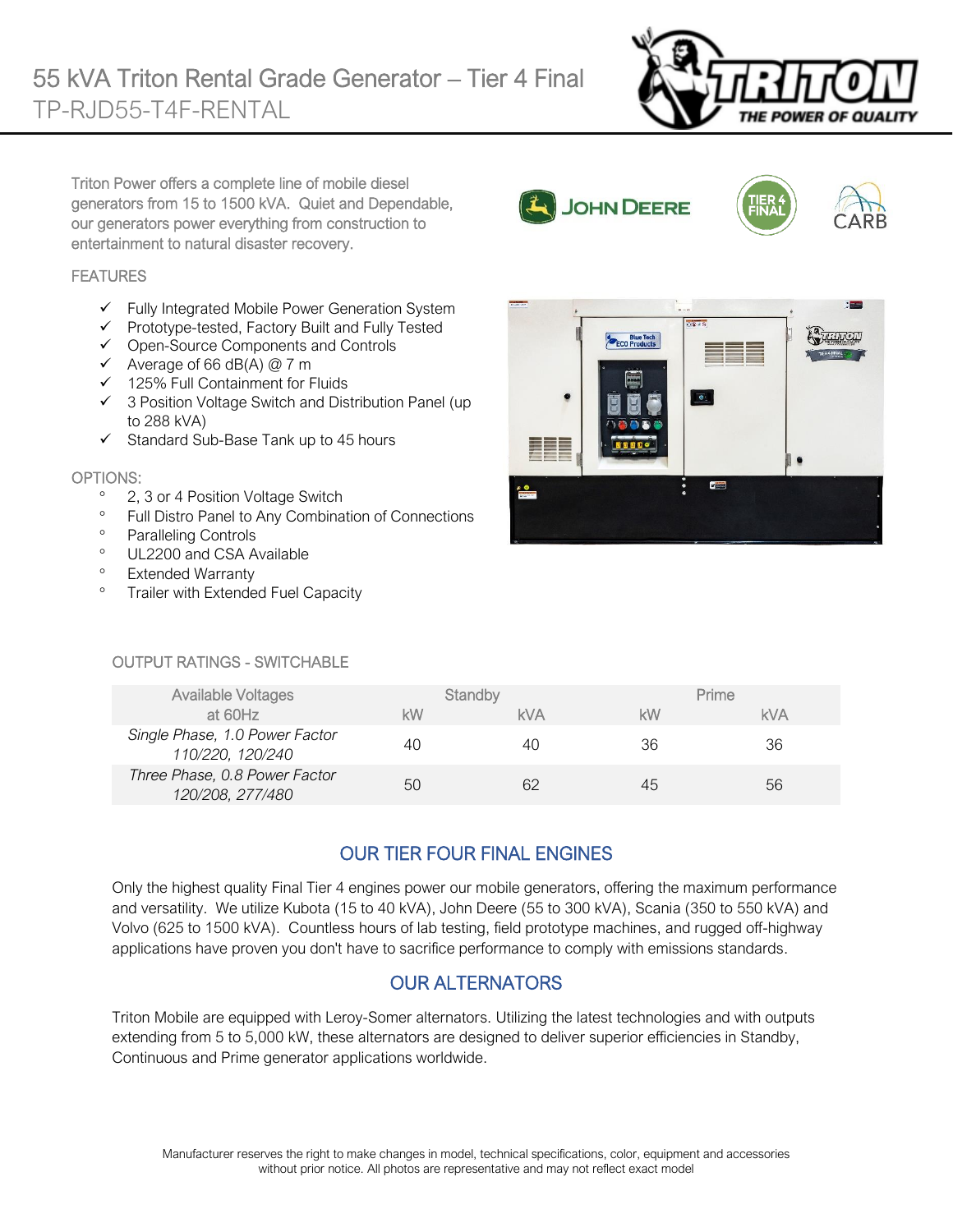

## ENGINE INFORMATION

| Engine Make                       | <b>John Deere</b> |
|-----------------------------------|-------------------|
| Model                             | 3029HFG03         |
| <b>Tier Rating</b>                | Tier 4 Final      |
| Engine Speed (RPM)                | 1800              |
| Engine Power Output at rated RPM  | 55 kWm / 74 HP    |
| Cooling                           | Radiator Cooled   |
| Aspiration                        | Turbocharged      |
| <b>Total Displacement (Liter)</b> | 2.9               |
| No. of Cylinders and Build        | 3, in line        |
| <b>Bore and Stroke</b>            | 106.5 x 110       |
| <b>Compression Ratio</b>          | 16.9:1            |
| Governor                          | Electronic        |
| Fuel Consumption (L/hr)           |                   |
| <b>Full Load</b>                  | 11.2              |
| 75% Load                          | 9.3               |
| 50% Load                          | 7.4               |
| Oil Capacity (Liter)              | 10                |
| Coolant Capacity (Liter)          | 15                |

# ABOUT THE ENGINE

You can count on John Deere PowerTech™ generator drive engines to start in the morning, operate efficiently all day, and work reliably for many years. But pure product performance isn't the strongest thing about working with John Deere. It's the confidence of having the John Deere integration and support network at your side every step of the way. John Deere generator drive engines are ready when and where you need them. They provide fast response for standby situations and exceptional load recovery for prime usage in a wide variety of applications.

## ALTERNATOR INFORMATION

| Manufacturer                          | Leroy Somer                                                     |
|---------------------------------------|-----------------------------------------------------------------|
| Design                                | Brushless single bearing, revolving field                       |
| Stator                                | 2/3 pitch                                                       |
| Rotor                                 | Single bearing, flexible disc                                   |
| <b>Insulation System</b>              | Class H                                                         |
| <b>Standard Temperature Rise</b>      | 125 -163°C Continuous                                           |
| Exciter Type                          | <b>Self Excited</b>                                             |
| <b>Phase Rotation</b>                 | A(U), B(V), C(W)                                                |
| <b>Alternator Cooling</b>             | Direct drive centrifugal blower fan                             |
| AC Waveform Total Harmonic Distortion | No load < $1.5\%$ . Non distorting balanced linear load < $5\%$ |
| Telephone Influence Factor (TIF)      | <50 per NEMA MG1-22.43                                          |
| Telephone Harmonic Factor (THF)       | $<$ 2%                                                          |
|                                       |                                                                 |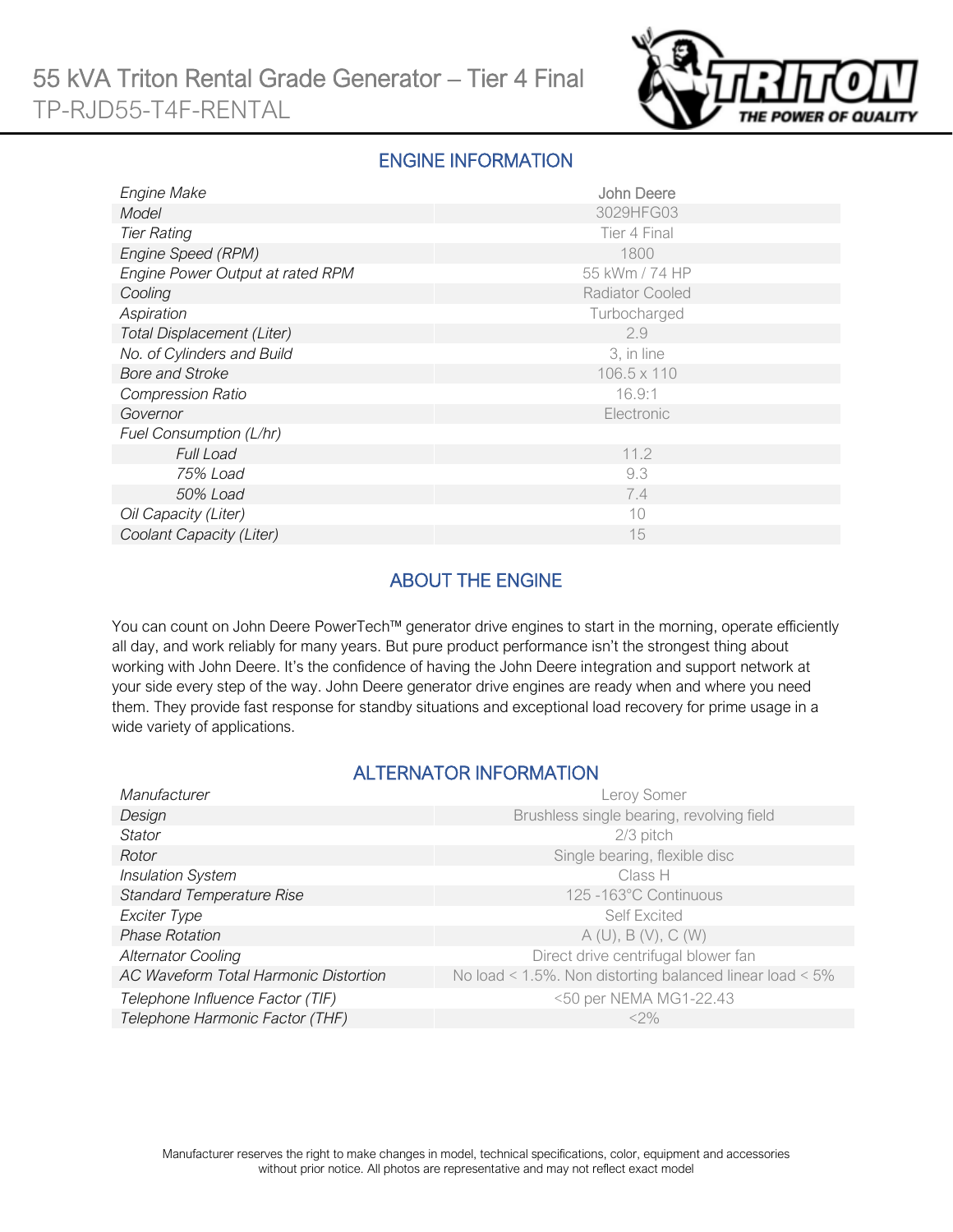# 55 kVA Triton Rental Grade Generator – Tier 4 Final TP-RJD55-T4F-RENTAL



## STANDARD ITEMS

- Engine System:
	- o Oil Drain Pump
	- o Tier 4 Final Certification
	- o Electronic Governor
	- o Full Fluid Containment
- Fuel System
	- o Fuel Valve for External Tank
	- o Primary Fuel Filter
	- o Fuel Capacity: XXX liters
	- o Flexible Fuel Lines
- Electrical System
	- o 3 Position Voltage Switch (Standard up to 288 kVA)
	- o Side Mounted Control Panel
	- o Unit Mounted Mainline Circuit Breaker
	- o Battery Switch
	- o Distribution Panel with Cam-Locks
- ✓ Cooling System
	- o 45º C Ambient Temperature Rating
	- o 50/50 Ethylene glycol antifreeze
	- o Radiator Drain Extension
- Generator Set
	- o Mounted on Heavy Duty Steel Base
	- o Full Factory Load Bank Testing
	- o Sub-Base Lifting Points
	- o Forklift Pockets for Easy Transport
- **Alternator** 
	- o 12 Lead Leroy-Somer Alternator
- ✓ Enclosure
	- o Stainless Steel Hinges and Locks
	- o Ultra-Quiet Enclosure
	- o Powder Coated Finish
	- o Easy Access to All Service Points
	- o Fully Sound Attenuated
	- o Advanced Water and Dust Proofing

# OPTIONAL ITEMS

- Engine System:
	- o Upgraded Exhaust Silencers (Hospital, Residential, Critical)
	- o Heavy Duty Air filters
	- o Oil Heater
	- o Block Heater (Circulating, up to 5000 Watt)
- Fuel System
	- o Fuel Cooling System
	- o Extended Fuel Tank
- Electrical System
	- o 2 or 3 Position Voltage Switch available for over 288 kVA
	- o Battery Charger (Standard and Float Type)
	- o Additional Circuit Breakers
	- o Shunt Trips
	- o Electrically Controlled Breakers
	- o Paralleling Systems
	- o Electrical Connections (Cam-Locks, Refer Plugs, Distro Panel, and more)
- Cooling System
	- o Upgraded Radiator Systems
	- o Marine Grade Radiator
- Generator Set
	- o Seismic Isolators
	- o Remote Mounted Control System
- <sup>o</sup> Enclosure
	- o Aluminum Enclosure
	- o Ultra-Quiet Enclosure
	- o 20 and 40' Container Packages
	- o Custom Paint Colors
- **Alternator** 
	- o Marinization (2-3 times dipped)
	- o Permanent Magnetic Generator
- Trailer
	- o Standard Trailer
	- o Trailer with Extended Fuel Tank
	- o Rhino Coating
- Additional Options
	- o Please inquire, Triton can assist in engineering nearly any option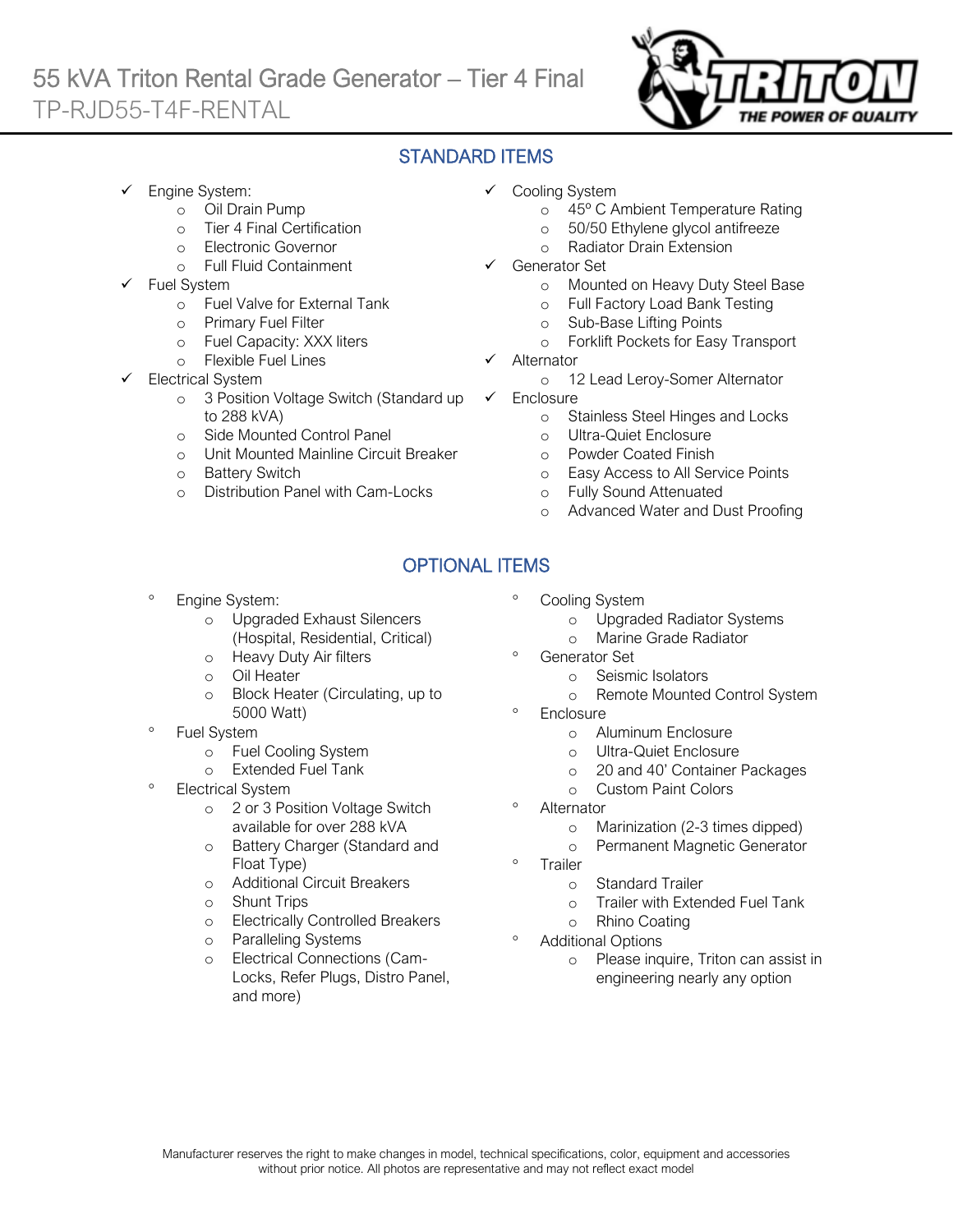# RENTAL PACKAGE

## 3 POSITION VOLTAGE SELECTOR SWITCH

Our industrial grade voltage selector switches stand above competition. Equipped with high short circuit breaking capacity, mechanical interlock and an overcurrent protection device with the highest quality standards. All models come standard with a lockable design, that can be locked in any position to provide additional safety.

## SYSTEM OUTPUT:

- Single Phase 120/240V
- Three Phase 120/208V
- Three Phase 277/480V

## POWER DISTRIBUTION PANEL:

- <sup>o</sup> Individual Breaker Protection for sockets.
- <sup>o</sup> Main Circuit Breaker.

DEEP SEA CONTROL PANEL 7420

- $\degree$  2 GFCI duplex receptacles (20A 125V), protects electrical
- <sup>o</sup> wiring and receptacles from overheating and possible fire.
- <sup>o</sup> 50A 125/250V twist-lock receptacles with Lexan covers
- <sup>o</sup> Full Set of Cam Locks, Quantity and Size based on Generator output.



- A sophisticated module monitoring an extensive number of engine parameters, the DSE7420 will annunciate warnings, shutdown and engine status information on the back-lit LCD screen, illuminated LED, remote PC, and audible alarms.
- <sup>o</sup> The module includes RS232, RS485 & Ethernet ports as well as dedicated terminals for system expansion.

The DSE7400 Series modules are compatible with electronic

- (CAN) and non-electronic (magnetic pickup/alternator sensing) engines and offer a comprehensive number of flexible inputs, outputs and extensive engine protections so the system can be easily adapted to your requirements.
- <sup>o</sup> The modules can be easily configured using the DSE Configuration Suite Software.



 $\blacksquare$